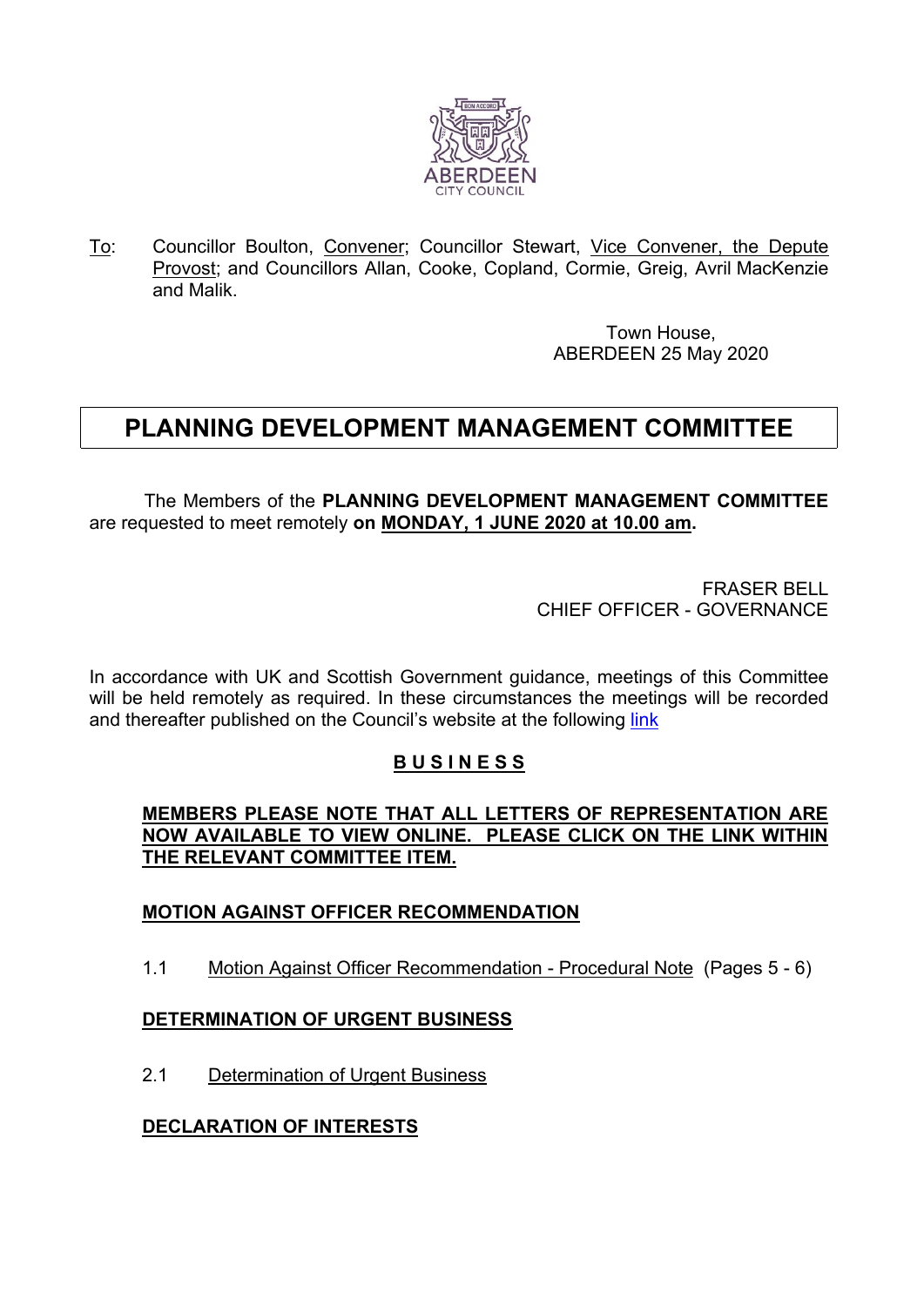3.1 Members are requested to intimate any declarations of interest (Pages 7 - 8)

## **MINUTES OF PREVIOUS MEETINGS**

4.1 Minute of Meeting of the Planning Development Management Committee of 30 April 2020 - for approval (Pages 9 - 42)

#### **COMMITTEE PLANNER**

5.1 Committee Planner (Pages 43 - 44)

#### **GENERAL BUSINESS**

#### **PRE DETERMINATION HEARING PROCEDURE**

6.1 Site at Silverburn House, Claymore Drive, Aberdeen - 191904 (Pages 45 - 70)

## **WHERE THE RECOMMENDATION IS ONE OF APPROVAL**

7.1 Detailed Planning Permission - erection of primary school with early years facility, associated 3G pitch, soft and hard landscaping, alterations to access and all associated works - Former Tillydrone Infant School site, Coningham Gardens Aberdeen (Pages 71 - 112)

Planning Reference – 200206/DPP

All documents associated with this application can be found at the following link and enter the reference number above:- [Link.](https://publicaccess.aberdeencity.gov.uk/online-applications/)

Planning Officer: Aoife Murphy

7.2 Detailed Planning Permission - erection of 6 residential flats with associated landscaping - 44/46 Bedford Road Aberdeen (Pages 113 - 134)

Planning Reference – 200303

All documents associated with this application can be found at the following link and enter the reference number above:- [Link.](https://publicaccess.aberdeencity.gov.uk/online-applications/)

Planning Officer: Robert Forbes